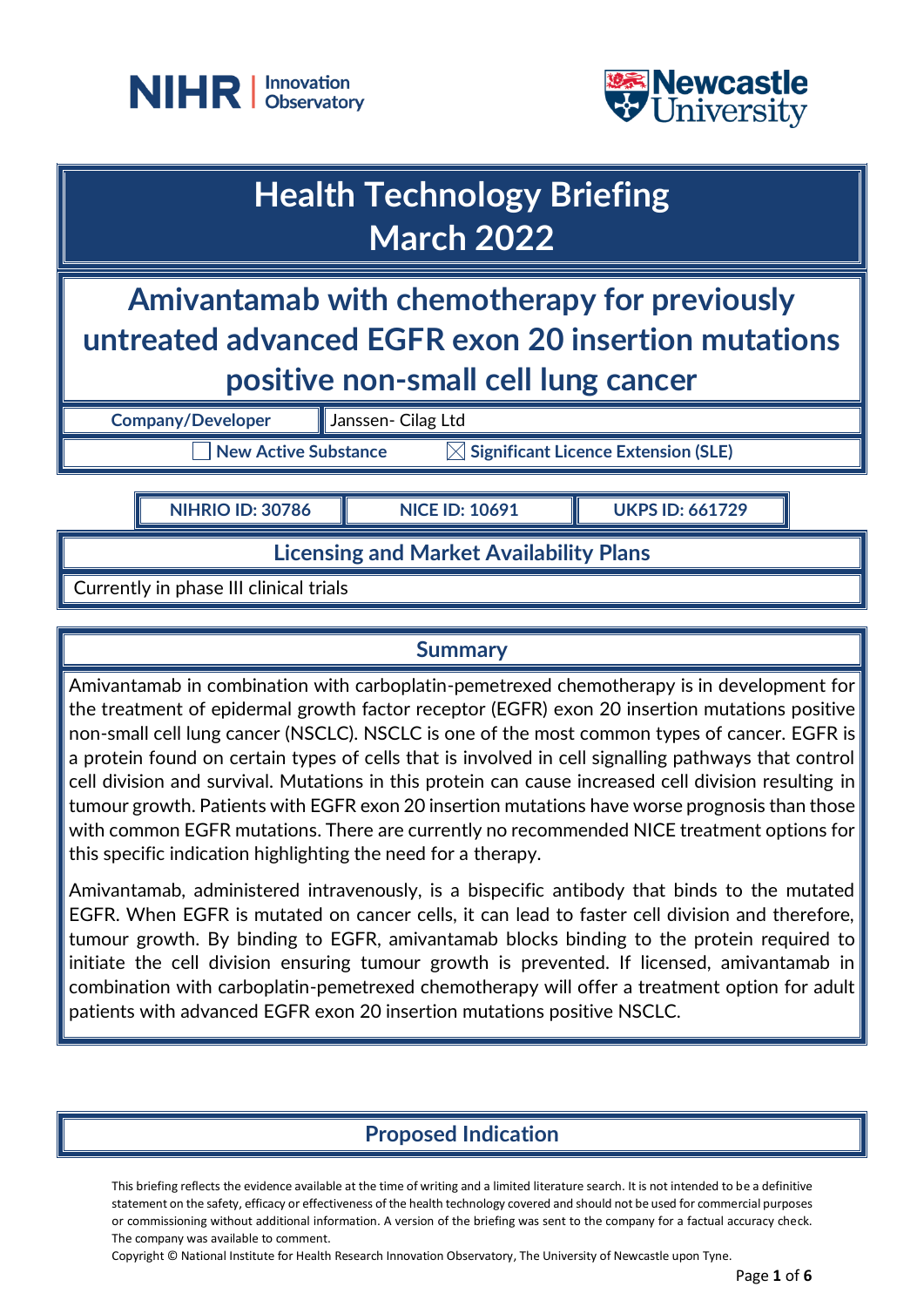



Treatment of patients with advanced or metastatic non-squamous non-small cell lung cancer (NSCLC) that  $\mid$ has documented primary epidermal growth factor receptor (EGFR) Exon 20 insertions (ins) activation mutation. 1

L

## **Technology**

#### **Description**

Amivantamab (Rybrevant) is a low-fucose, fully-human IgG1-based EGFR-MET bispecific antibody with immune cell-directing activity that targets tumours with activating and resistance EGFR mutations. Amivantamab binds to the extracellular domains of EGFR. Preclinical studies show amivantamab is active against tumours with primary EGFR activating mutations such as Exon 19 deletions, L858R substitution, and Exon 20 insertion mutations. Amivantamab disrupts EGFR and MET signalling functions through blocking ligand binding and enhancing degradation of EGFR and MET, thereby preventing tumour growth and progression. The presence of EGFR and MET on the surface of tumour cells also allows for targeting of these cells for destruction by immune effector cells, such as natural killer cells and macrophages, through antibody-dependent cellular cytotoxicity (ADCC) and trogocytosis mechanisms, respectively.<sup>2</sup>

In a phase III clinical trial (NCT04538664), 1400 mg (1750 mg if body weight is >=80kg) amivantamab by intravenous infusion (IV) once weekly up to cycle 2 day 1, then 1750 mg (2100 mg if body weight is >=80kg) on day 1 of each 21-day cycle, starting with cycle 3. This will be given with 500 mg/m<sup>2</sup> pemetrexed on day 1 of each 21-day cycle, in combination with carboplatin area under the concentration-time curve 5mg/mL per minute (AUC5) for up to 4 cycles, and then as maintenance monotherapy until disease progression.<sup>1</sup>

#### Key Innovation

There are currently no available therapies that specifically target EGFR exon 20ins mutations highlighting this technology would be meeting an unmet need.<sup>3</sup> EGFR exon20ins account for approximately up to 10% of all EGFR mutant NSCLCs.<sup>4</sup> Currently approved EGFR tyrosine kinase inhibitors (TKIs) are considered ineffective against exon20ins NSCLC due to resistance against EGFR TKIs, and the standard of care for patients with exon20ins disease remains platinum-based doublet chemotherapy.<sup>5</sup>

If licenced, amivantamab in combination with carboplatin-pemetrexed chemotherapy will offer a treatment option for patients with EGFR exon 20ins mutated NSCLC.

Regulatory & Development Status

Amivantamab has Marketing Authorization in the UK as a monotherapy for treatment of adult patients with locally advanced or metastatic NSCLC with activating EGFR exon 20 insertion mutations, whose disease has progressed on or after platinum-based chemotherapy.<sup>2</sup>

Amivantamab is in phase III/II development, for gastric cancer, esophageal cancer and NSCLC.<sup>6</sup>

## **Patient Group**

#### Disease Area and Clinical Need

Lung cancer is classified into two main types: small-cell lung cancer (SCLC) or non-small-cell lung cancer (NSCLC). NSCLC comprises approximately 80 to 85% of lung cancers in the UK.<sup>7</sup> Metastatic cancer occurs when the disease has spread, either to both lungs, the chest or beyond.<sup>8</sup> EGFR is a protein found on certain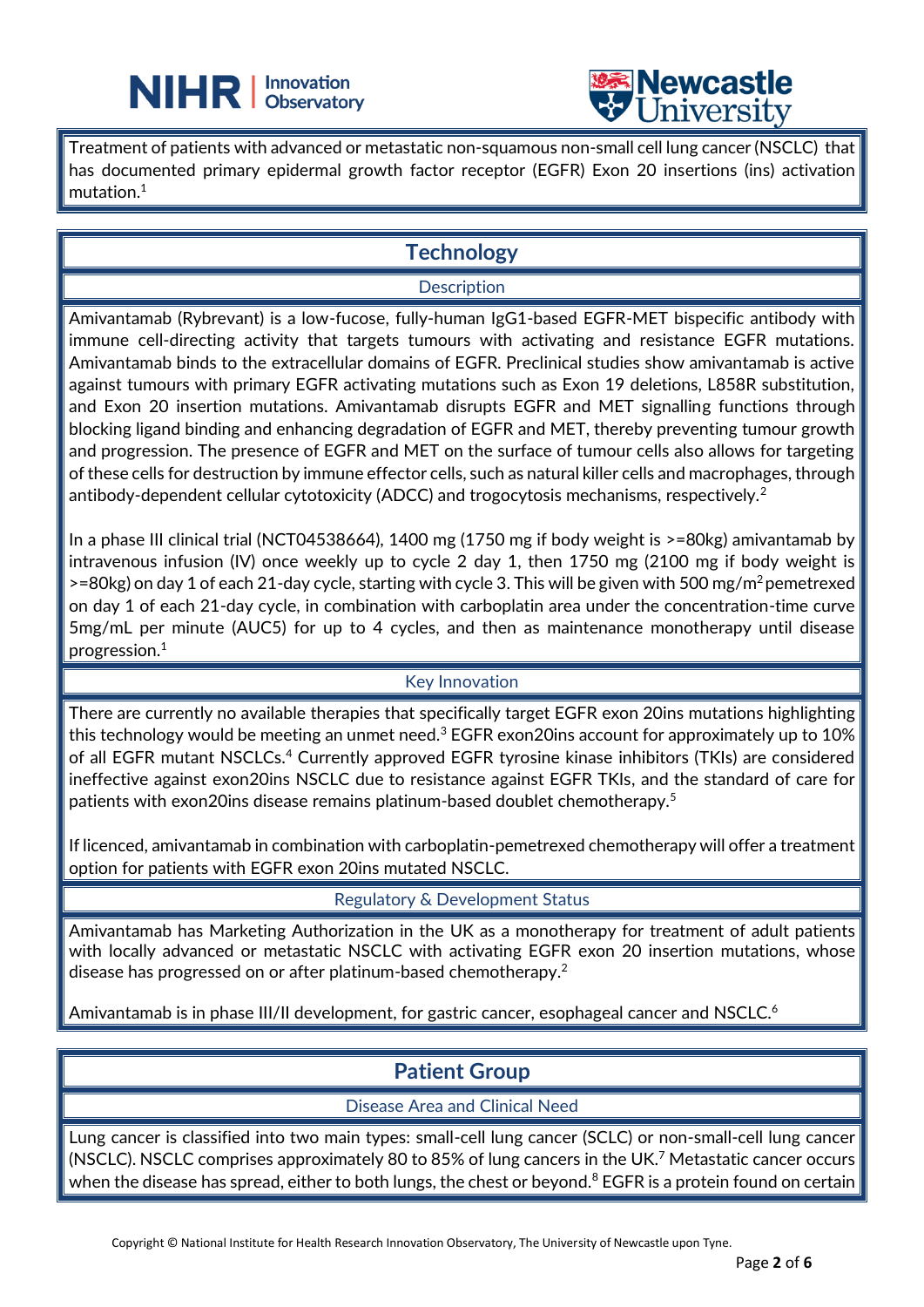



types of cells that binds to a substance called epidermal growth factor. The EGFR protein is involved in cell signalling pathways that control cell division and survival. Sometimes, mutations in the EGFR gene, including in exon 20, cause EGFR proteins on tumour cells to be constitutively activated.<sup>9</sup> This causes cancer cells to divide more rapidly.<sup>10</sup> Patients with NSCLC and EGFR exon 20 insertion mutations have a worse prognosis compared to patients with more common EGFR mutations (exon 19 deletions/L858R substitution) due to lack of effective treatment options. $\mathrm{^9}$ 

L

There are around 48,500 new lung cancer cases in the UK annually. $^{11}$  The prevalence of EGFR mutations in NSCLC patients is 14.1% in Europe.<sup>12</sup> On top of this, the frequency of EGFR exon 20 insertion mutations has been reported as being between 4 and 14% of all observed EGFR mutations in NSCLC in Europe.<sup>13</sup> In 2020/21 there were 86,043 hospital admissions with primary diagnosis malignant neoplasm of bronchus and lung (ICD-10 code C34), and 103,856 finished consultant episodes (FCEs), resulting in 170,030 FCE bed days.<sup>14</sup> In England between 2013 and 2017, the age-standardised net lung cancer survival for stage IV (metastatic) disease was 19.3% at one year and 2.9% at five years.<sup>15</sup> Specific to this indication, the estimated median overall survival for patients with NSCLC and exon 20 insertion mutations is 16 months or less. $^{\rm 13}$ 

Recommended Treatment Options

There are currently no NICE recommended treatment options for this patient group.<sup>3</sup> The current standard of care for first-line treatment is platinum-based chemotherapy, carboplatin and pemetrexed.<sup>3,5</sup>

| <b>Clinical Trial Information</b> |                                                                                                                                                                                                                                                                                                                                                                                                                                               |  |
|-----------------------------------|-----------------------------------------------------------------------------------------------------------------------------------------------------------------------------------------------------------------------------------------------------------------------------------------------------------------------------------------------------------------------------------------------------------------------------------------------|--|
| <b>Trial</b>                      | PAPILLON; NCT04538664; 2020-000633-40; A Randomised, Open-label Phase<br>3 Study of Combination Amivantamab and Carboplatin-Pemetrexed Therapy,<br>Compared With Carboplatin-Pemetrexed, in Patients With EGFR Exon 20ins<br>Mutated Locally Advanced or Metastatic Non-Small Cell Lung Cancer<br><b>Phase III - recruiting</b><br>Location(s): 8 EU countries, UK, USA, Canada and other countries.<br>Primary completion date: January 2022 |  |
| <b>Trial Design</b>               | Randomised; parallel assignment; open label                                                                                                                                                                                                                                                                                                                                                                                                   |  |
| Population                        | N=300 (planned); aged 18 years and older; participant must have histologically or<br>cytologically confirmed, locally advanced or metastatic, non-squamous NSCLC<br>with documented primary EGFR Exon 20ins activating mutation                                                                                                                                                                                                               |  |
| Intervention(s)                   | Amivantamab 1400mg (1750 mg if body weight is >=80kg) by IV infusion once<br>weekly up to cycle 2 day 1, then $1750mg$ (2100 mg if body weight is $\geq$ =80 kg) on<br>day 1 of each 21-day cycle, starting with cycle 3. Pemetrexed $500$ mg/m <sup>2</sup> IV on<br>day 1 of each 21-day cycle, in combination with carboplatin AUC5 for up to 4<br>cycles, and then as maintenance monotherapy until disease progression.                  |  |
| Comparator(s)                     | Pemetrexed 500mg/m <sup>2</sup> IV on day 1 of each 21-day cycle, in combination with<br>carboplatin AUC5 for up to 4 cycles, and then as maintenance monotherapy<br>until disease progression.                                                                                                                                                                                                                                               |  |
| Outcome(s)                        | Primary outcome measure: Progression-Free Survival (PFS) According to RECIST<br>v1.1 as Assessed by Blinded Independent Central Review (BICR) [Time frame:<br>Up to 18 months].                                                                                                                                                                                                                                                               |  |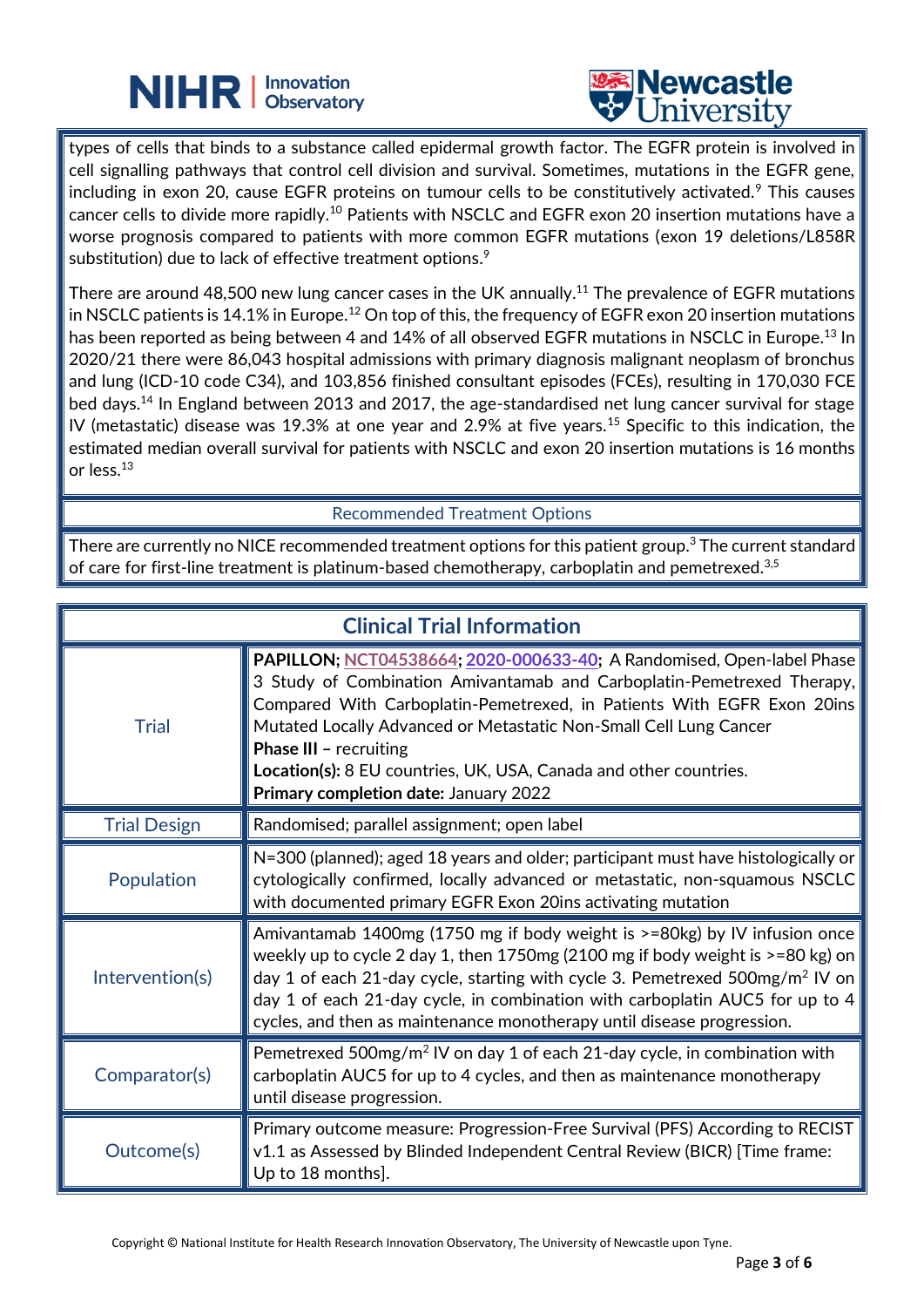



|                           | See trial record for full list of other outcomes. |
|---------------------------|---------------------------------------------------|
| <b>Results (efficacy)</b> |                                                   |
| <b>Results (safety)</b>   |                                                   |

## **Estimated Cost**

The NHS indicative price for amivantamab is £1079.00 per 350mg vial. $^{16}$ 

L

# **Relevant Guidance**

NICE Guidance

- NICE clinical guideline. Lung cancer: diagnosis and management (CG121). March 2019.
- NICE quality standard. Lung cancer in adults (QS17). Updated March 2019.
- NICE Diagnostics guidance. EGFR-TK mutation testing in adults with locally advanced or metastatic non-small-cell lung cancer (DG8). August 2013.

NHS England (Policy/Commissioning) Guidance

• NHS England. 2013/14 NHS Standard Contract for Cancer: Chemotherapy (Adult). B15/S/a.

#### Other Guidance

- National Comprehensive Cancer Network (NCCN). NCCN Guidelines Insights: Non-Small Cell Lung Cancer, Version 2. 2021. 17
- European Society for Medical Oncology. Metastatic non-small cell lung cancer: ESMO Clinical Practice Guidelines for diagnosis, treatment and follow-up. 2016.<sup>18</sup>
- European Society for Medical Oncology. ESMO Consensus Guidelines: Non-small-cell lung cancer first-line/second and further lines in advanced disease. 2014.<sup>19</sup>
- Scottish Intercollegiate Guidelines Network. Management of lung cancer (SIGN 137). 2014.<sup>20</sup>

#### **Additional Information**

## **References**

1 ClinicalTrials.gov. *A Study of Combination Amivantamab and Carboplatin-Pemetrexed Therapy, Compared With Carboplatin-Pemetrexed, in Participants With Advanced or Metastatic Non-Small Cell Lung Cancer Characterized by Epidermal Growth Factor Receptor (EGFR) Exon 20 Insertions (PAPILLON)*. *Trial ID: NCT04538664*. Status: Recruiting. Available from:<https://clinicaltrials.gov/ct2/show/NCT04538664> [Accessed 11 February 2022].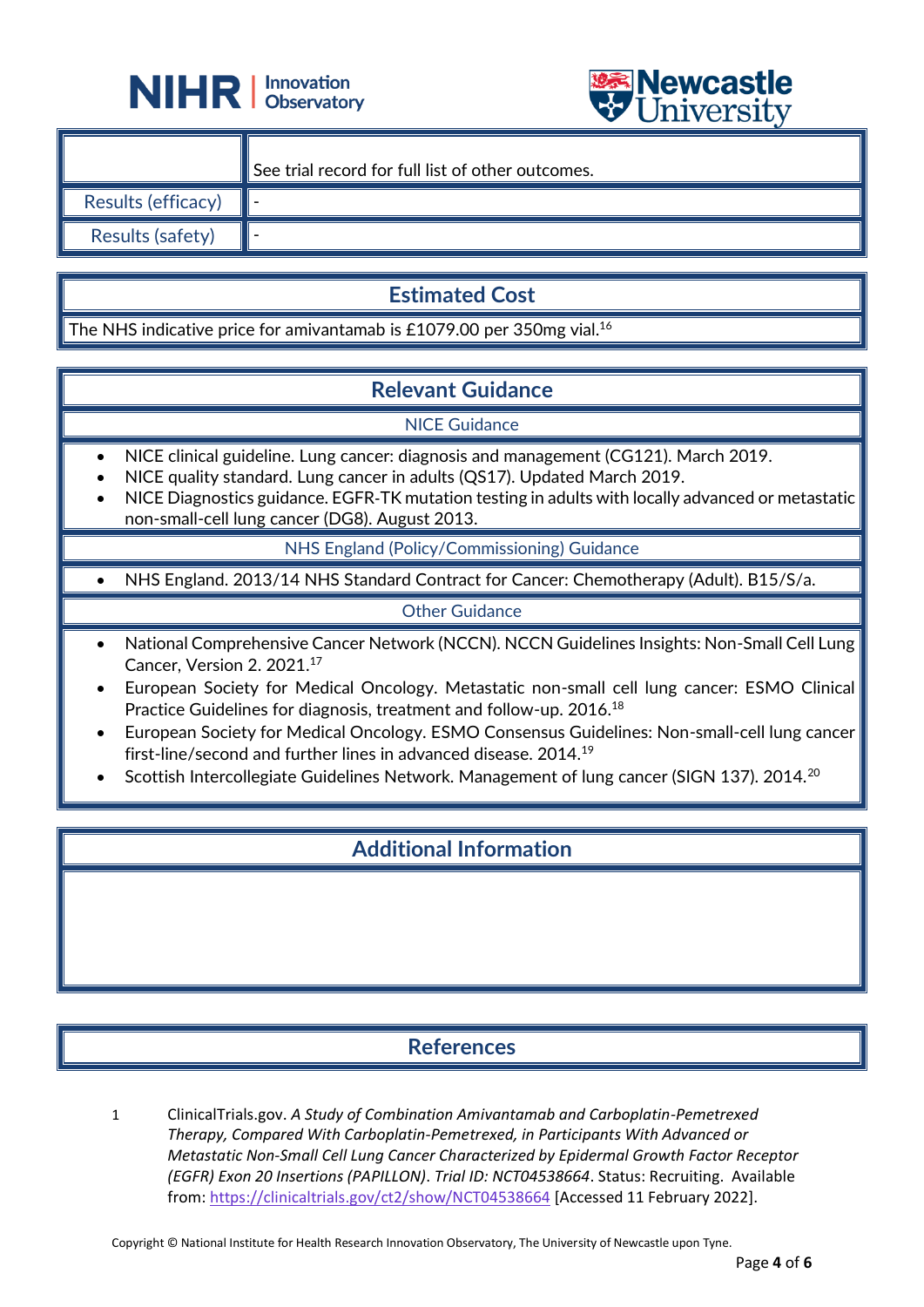# **NIHR** | Innovation



- 2 Electronic Medicines Compendium. *Rybrevant (amivantamab) 50mg/mL concentrate for solution for infusion.* Available from:<https://www.medicines.org.uk/emc/product/13084/pil> [Accessed 11 February 2022].
- 3 National Institute for Health and Care Excellence. *Amivantamab for treating EGFR Exon 20 insertion-positive non-small-cell lung cancer after platinum-based chemotherapy.* 2021. Available from:<https://www.nice.org.uk/guidance/gid-ta10729/documents/final-scope-2> [Accessed 11 February 2022].
- 4 Arcila ME, Nafa K, Chaft JE, Rekhtman N, Lau C, Reva BA, et al. EGFR Exon 20 Insertion Mutations in Lung Adenocarcinomas: Prevalence, Molecular Heterogeneity, and Clinicopathologic Characteristics. *Molecular Cancer Therapeutics*. 2013;12(2):220-9. Available from: [https://doi.org/10.1158/1535-7163.MCT-12-0620.](https://doi.org/10.1158/1535-7163.MCT-12-0620)
- 5 Agrawal T, Artis E, Xie J, Bhattacharya A, Haddish-Berhane N, Gopen T, et al. P76.74 PAPILLON: Randomized Phase 3 Study of Amivantamab Plus Chemotherapy vs Chemotherapy Alone in EGFR Exon20ins NSCLC. *Journal of Thoracic Oncology*. 2021;16(3):S621. Available from: [https://doi.org/10.1016/j.jtho.2021.01.1131.](https://doi.org/10.1016/j.jtho.2021.01.1131)
- 6 ClinicalTrials.gov. *7 Studies found for: Amivantamab | Phase 2, 3.* 2022. Available from: [https://clinicaltrials.gov/ct2/results?term=Amivantamab&age\\_v=&gndr=&type=&rslt=&phas](https://clinicaltrials.gov/ct2/results?term=Amivantamab&age_v=&gndr=&type=&rslt=&phase=1&phase=2&Search=Apply) [e=1&phase=2&Search=Apply](https://clinicaltrials.gov/ct2/results?term=Amivantamab&age_v=&gndr=&type=&rslt=&phase=1&phase=2&Search=Apply) [Accessed 11 February 2022].
- 7 Cancer Research UK. *Types of lung cancer.* 2022. Available from: [https://www.cancerresearchuk.org/about-cancer/lung-cancer/stages-types](https://www.cancerresearchuk.org/about-cancer/lung-cancer/stages-types-grades/types?_ga=2.127892366.2050282321.1597656190-643938485.1593693933)[grades/types?\\_ga=2.127892366.2050282321.1597656190-643938485.1593693933](https://www.cancerresearchuk.org/about-cancer/lung-cancer/stages-types-grades/types?_ga=2.127892366.2050282321.1597656190-643938485.1593693933) [Accessed 14 February 2022].
- 8 Cancer Research UK. *Lung Cancer: Stage 4.* 2022. Available from: [https://about](https://about-cancer.cancerresearchuk.org/about-cancer/lung-cancer/stages-types-grades/stage-4)[cancer.cancerresearchuk.org/about-cancer/lung-cancer/stages-types-grades/stage-4](https://about-cancer.cancerresearchuk.org/about-cancer/lung-cancer/stages-types-grades/stage-4) [Accessed 14 February 2022].
- 9 Vyse S, Huang PH. Targeting EGFR exon 20 insertion mutations in non-small cell lung cancer. *Signal transduction and targeted therapy*. 2019;4:5-. Available from: [https://doi.org/10.1038/s41392-019-0038-9.](https://doi.org/10.1038/s41392-019-0038-9)
- 10 National Cancer Institute. *NCI Dictionary of Cancer Terms.* 2020. Available from: <https://www.cancer.gov/publications/dictionaries/cancer-terms/def/egfr> [Accessed 15 February 2022].
- 11 Cancer Research UK. *Lung cancer statistics.* 2017. Available from: [https://www.cancerresearchuk.org/health-professional/cancer-statistics/statistics-by](https://www.cancerresearchuk.org/health-professional/cancer-statistics/statistics-by-cancer-type/lung-cancer#heading-Zero)[cancer-type/lung-cancer#heading-Zero](https://www.cancerresearchuk.org/health-professional/cancer-statistics/statistics-by-cancer-type/lung-cancer#heading-Zero) [Accessed 14 February 2022].
- 12 Zhang Y-L, Yuan J-Q, Wang K-F, Fu X-H, Han X-R, Threapleton D, et al. The prevalence of EGFR mutation in patients with non-small cell lung cancer: a systematic review and meta-analysis. *Oncotarget*. 2016;7(48):78985-93. Available from: [https://doi.org/10.18632/oncotarget.12587.](https://doi.org/10.18632/oncotarget.12587)
- 13 Burnett H, Emich H, Carroll C, Stapleton N, Mahadevia P, Li T. Epidemiological and clinical burden of EGFR Exon 20 insertion in advanced non-small cell lung cancer: A systematic literature review. *PLOS ONE*. 2021;16(3):e0247620. Available from: [https://doi.org/10.1371/journal.pone.0247620.](https://doi.org/10.1371/journal.pone.0247620)
- 14 NHS Digital. *Hospital Admitted Patient Care Activity, 2020-21: Diagnosis*. Available from: <https://files.digital.nhs.uk/D9/DD187B/hosp-epis-stat-admi-diag-2020-21-tab.xlsx> [Downloaded 14 February 2022].
- 15 Office for National Statistics. *Cancer survival in England - adults diagnosed*. Available from: [https://www.ons.gov.uk/peoplepopulationandcommunity/healthandsocialcare/conditionsa](https://www.ons.gov.uk/peoplepopulationandcommunity/healthandsocialcare/conditionsanddiseases/datasets/cancersurvivalratescancersurvivalinenglandadultsdiagnosed) [nddiseases/datasets/cancersurvivalratescancersurvivalinenglandadultsdiagnosed](https://www.ons.gov.uk/peoplepopulationandcommunity/healthandsocialcare/conditionsanddiseases/datasets/cancersurvivalratescancersurvivalinenglandadultsdiagnosed)
- 16 Specialist Pharmacy Service. *Amivantamab.* Available from: <https://www.sps.nhs.uk/medicines/amivantamab/> [Accessed 02 March 2022].